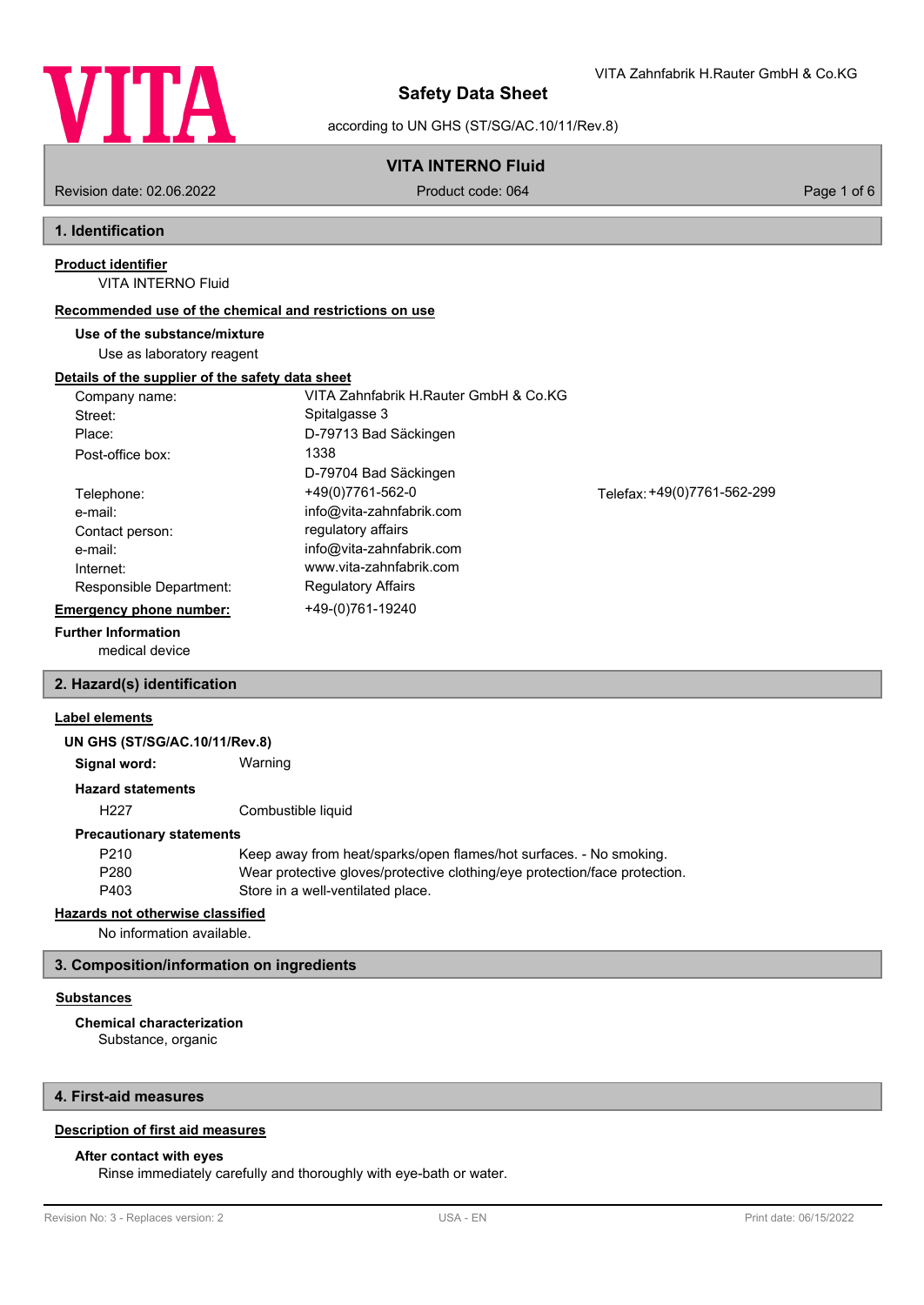

according to UN GHS (ST/SG/AC.10/11/Rev.8)

# **VITA INTERNO Fluid**

Revision date: 02.06.2022 Product code: 064 Page 2 of 6

## **After ingestion**

Rinse mouth immediately and drink plenty of water.

### **Most important symptoms and effects, both acute and delayed**

No information available.

## **Indication of any immediate medical attention and special treatment needed**

Treat symptomatically.

## **5. Fire-fighting measures**

## **Extinguishing media**

#### **Suitable extinguishing media**

Co-ordinate fire-fighting measures to the fire surroundings.

#### **Specific hazards arising from the chemical**

Non-flammable. Vapors may form explosive mixtures with air.

## **Special protective equipment and precautions for fire-fighters**

In case of fire: Wear self-contained breathing apparatus.

#### **Additional information**

Use water spray/stream to protect personnel and to cool endangered containers. Collect contaminated fire extinguishing water separately. Do not allow entering drains or surface water.

#### **6. Accidental release measures**

#### **Personal precautions, protective equipment and emergency procedures**

### **General advice**

Use personal protection equipment.

#### **Environmental precautions**

Do not allow to enter into surface water or drains.

## **Methods and material for containment and cleaning up**

### **Other information**

Absorb with liquid-binding material (sand, diatomaceous earth, acid- or universal binding agents). Treat the recovered material as prescribed in the section on waste disposal.

## **Reference to other sections**

Safe handling: see section 7 Personal protection equipment (PPE): see section 8 Disposal: see section 13

## **7. Handling and storage**

#### **Precautions for safe handling**

#### **Advice on safe handling**

No special measures are necessary.

### **Advice on protection against fire and explosion**

No special fire protection measures are necessary.

#### **Advice on general occupational hygiene**

Take off contaminated clothing. Wash hands before breaks and after work. When using do not eat or drink.

### **Conditions for safe storage, including any incompatibilities**

## **Requirements for storage rooms and vessels**

Keep container tightly closed.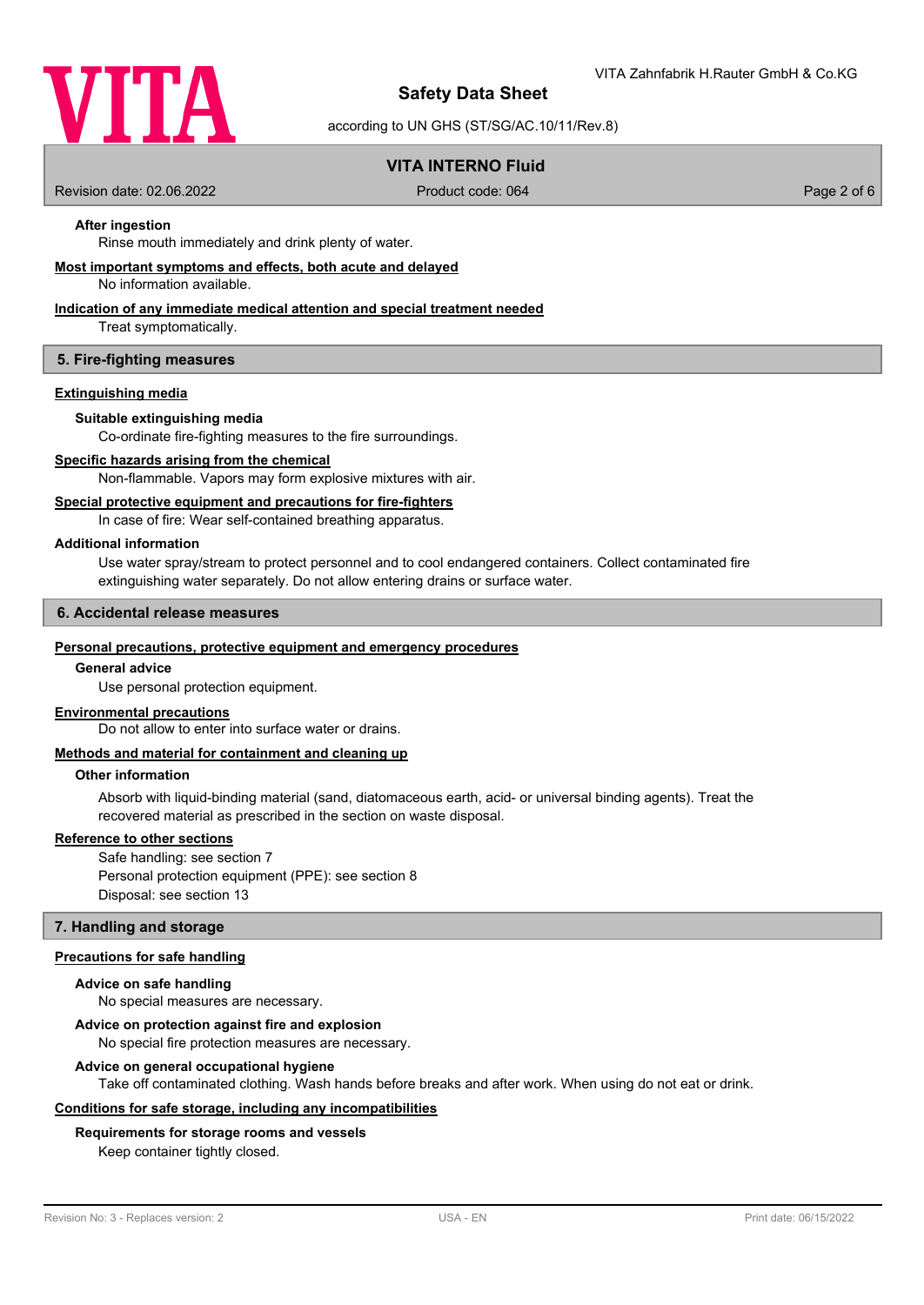

according to UN GHS (ST/SG/AC.10/11/Rev.8)

# **VITA INTERNO Fluid**

Revision date: 02.06.2022 Product code: 064 Page 3 of 6

## **Hints on joint storage**

No special measures are necessary.

## **8. Exposure controls/personal protection**

## **Control parameters**

## **Exposure controls**



## **Individual protection measures, such as personal protective equipment**

#### **Eye/face protection**

Wear eye/face protection.

## **Hand protection**

When handling with chemical substances, protective gloves must be worn with the CE-label including the four control digits. The quality of the protective gloves resistant to chemicals must be chosen as a function of the specific working place concentration and quantity of hazardous substances. For special purposes, it is recommended to check the resistance to chemicals of the protective gloves mentioned above together with the supplier of these gloves. Recommended glove articles KCL Dermatril P NBR (Nitrile rubber)

#### **Skin protection**

Wear suitable protective clothing.

## **Respiratory protection**

Technical ventilation of workplace Provide adequate ventilation as well as local exhaustion at critical locations.

## **9. Physical and chemical properties**

#### **Information on basic physical and chemical properties**

| Physical state:                                |                |
|------------------------------------------------|----------------|
| Color:                                         | colorless      |
| <b>Changes in the physical state</b>           |                |
| Melting point/freezing point:                  | not determined |
| Boiling point or initial boiling point and     | 192 °C         |
| boiling range:                                 |                |
| Flash point:                                   | 93 °C          |
| <b>Flammability</b>                            |                |
| Solid/liquid:                                  | not applicable |
| Gas:                                           | not applicable |
| Lower explosion limits:                        | 2,6 vol. %     |
| Upper explosion limits:                        | 12,6 vol. %    |
| Self-ignition temperature                      |                |
| Solid:                                         | not applicable |
| Gas:                                           | not applicable |
| Decomposition temperature:                     | not determined |
| pH-Value:                                      | not determined |
| Solubility in other solvents<br>not determined |                |
| Partition coefficient n-octanol/water:         | not determined |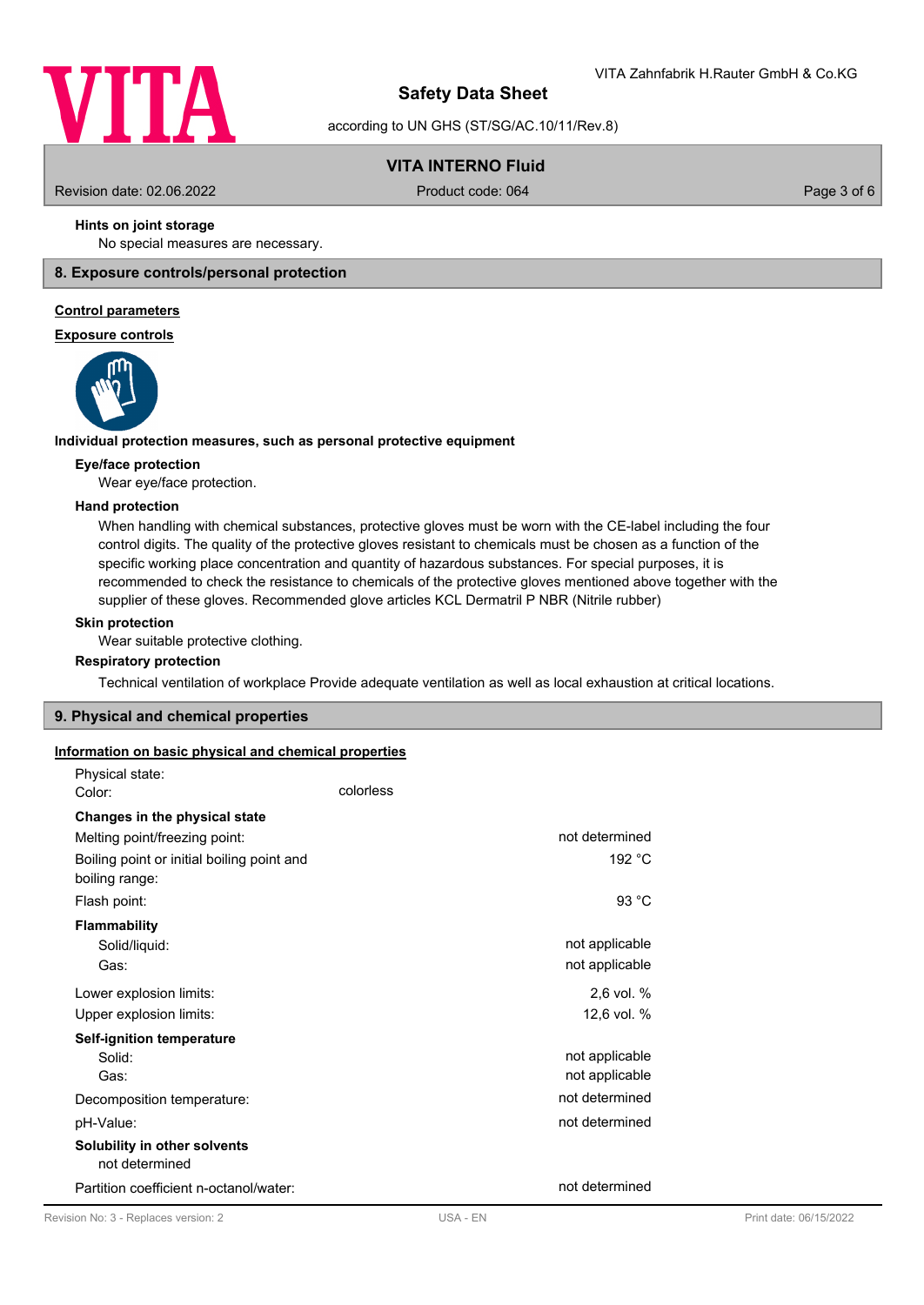

## according to UN GHS (ST/SG/AC.10/11/Rev.8)

| <b>VITA INTERNO Fluid</b>                          |                   |             |  |  |
|----------------------------------------------------|-------------------|-------------|--|--|
| Revision date: 02.06.2022                          | Product code: 064 | Page 4 of 6 |  |  |
| Vapor pressure:<br>(at 50 $^{\circ}$ C)            | $<$ =1100 hPa     |             |  |  |
| Density:                                           | not determined    |             |  |  |
| Relative vapour density:                           | not determined    |             |  |  |
| <b>Other information</b>                           |                   |             |  |  |
| Information with regard to physical hazard classes |                   |             |  |  |
| Oxidizing properties<br>Not oxidising.             |                   |             |  |  |
| Other safety characteristics                       |                   |             |  |  |
| Solid content:                                     | 1,0%              |             |  |  |
| Evaporation rate:                                  | not determined    |             |  |  |

### **10. Stability and reactivity**

## **Reactivity**

No hazardous reaction when handled and stored according to provisions.

#### **Chemical stability**

The product is stable under storage at normal ambient temperatures.

### **Possibility of hazardous reactions**

No known hazardous reactions.

#### **Conditions to avoid**

none

#### **Incompatible materials**

No information available.

#### **Hazardous decomposition products**

No known hazardous decomposition products.

## **11. Toxicological information**

### **Information on toxicological effects**

## **Acute toxicity**

Based on available data, the classification criteria are not met.

#### **Irritation and corrosivity**

Based on available data, the classification criteria are not met.

#### **Sensitizing effects**

Based on available data, the classification criteria are not met.

### **Carcinogenic/mutagenic/toxic effects for reproduction**

Based on available data, the classification criteria are not met.

## **Specific target organ toxicity (STOT) - single exposure**

Based on available data, the classification criteria are not met.

#### **Specific target organ toxicity (STOT) - repeated exposure**

Based on available data, the classification criteria are not met.

#### **Aspiration hazard**

Based on available data, the classification criteria are not met.

## **Additional information on tests**

The substance is classified as not hazardous according to regulation (EC) No 1272/2008 [CLP].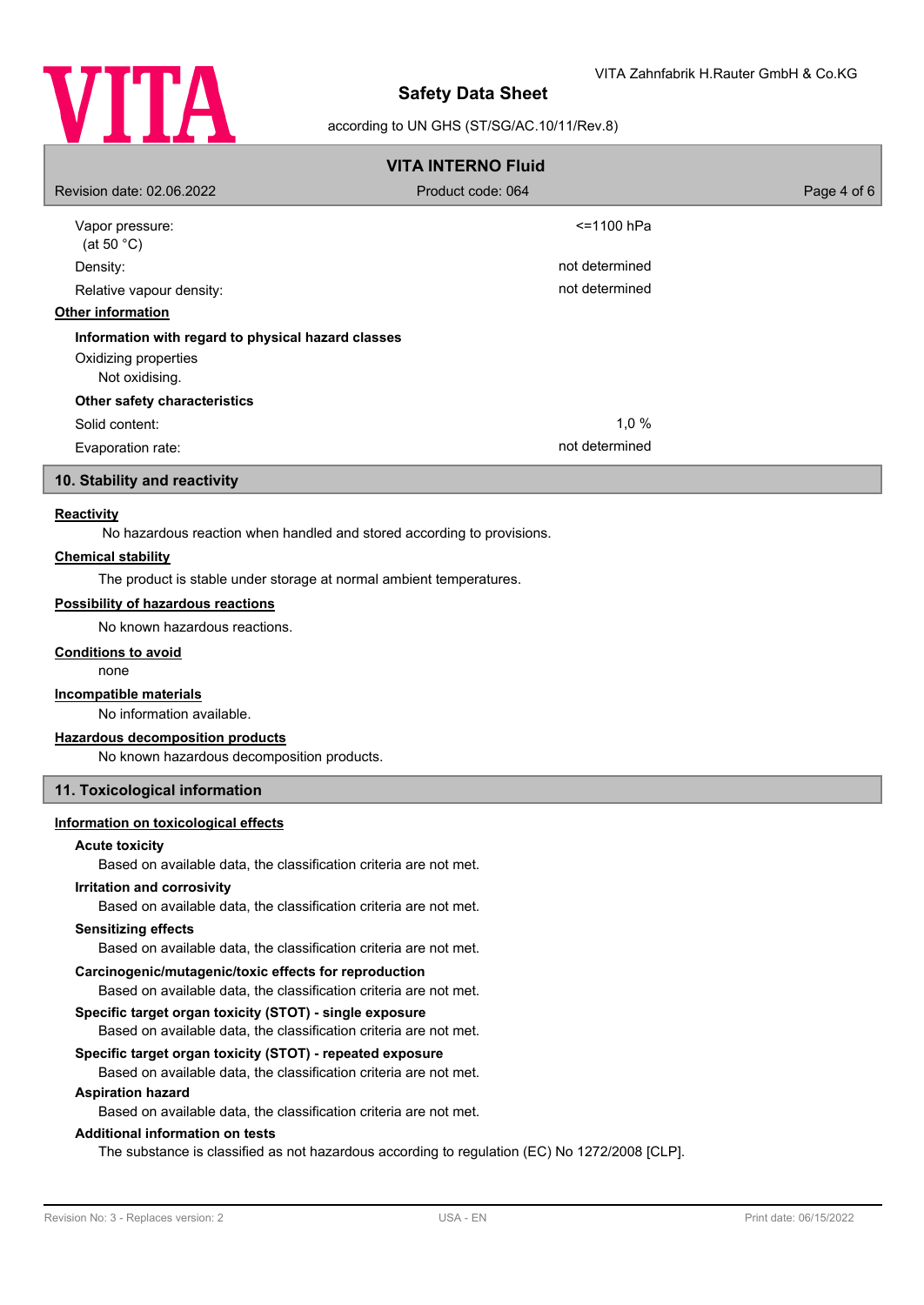

according to UN GHS (ST/SG/AC.10/11/Rev.8)

# **VITA INTERNO Fluid**

Revision date: 02.06.2022 Product code: 064 Page 5 of 6

### **12. Ecological information**

#### **Ecotoxicity**

The product is not: Ecotoxic.

## **Persistence and degradability**

The product has not been tested.

#### **Bioaccumulative potential**

The product has not been tested.

#### **Mobility in soil**

The product has not been tested.

## **Endocrine disrupting properties**

This substance does not have endocrine disrupting properties with respect to non-target organisms.

#### **Other adverse effects**

No information available.

## **Further information**

Avoid release to the environment.

#### **13. Disposal considerations**

## **Waste treatment methods**

## **Disposal recommendations**

Do not allow to enter into surface water or drains. Dispose of waste according to applicable legislation.

#### **Contaminated packaging**

Handle contaminated packages in the same way as the substance itself.

#### **14. Transport information**

| <b>Marine transport (IMDG)</b>                                           |                                                          |  |
|--------------------------------------------------------------------------|----------------------------------------------------------|--|
| UN number or ID number:                                                  | No dangerous good in sense of this transport regulation. |  |
| UN proper shipping name:                                                 | No dangerous good in sense of this transport regulation. |  |
| Transport hazard class(es):                                              | No dangerous good in sense of this transport regulation. |  |
| Packing group:                                                           | No dangerous good in sense of this transport regulation. |  |
| Air transport (ICAO-TI/IATA-DGR)                                         |                                                          |  |
| UN number or ID number:                                                  | No dangerous good in sense of this transport regulation. |  |
| UN proper shipping name:                                                 | No dangerous good in sense of this transport regulation. |  |
| Transport hazard class(es):                                              | No dangerous good in sense of this transport regulation. |  |
| Packing group:                                                           | No dangerous good in sense of this transport regulation. |  |
| <b>Environmental hazards</b>                                             |                                                          |  |
| FNVIRONMENTALLY HAZARDOUS:                                               | No                                                       |  |
| Special precautions for user                                             |                                                          |  |
| No information available.                                                |                                                          |  |
| Transport in bulk according to Annex II of MARPOL 73/78 and the IBC Code |                                                          |  |
| not applicable                                                           |                                                          |  |
| 15. Regulatory information                                               |                                                          |  |

#### **National regulatory information**

## **16. Other information**